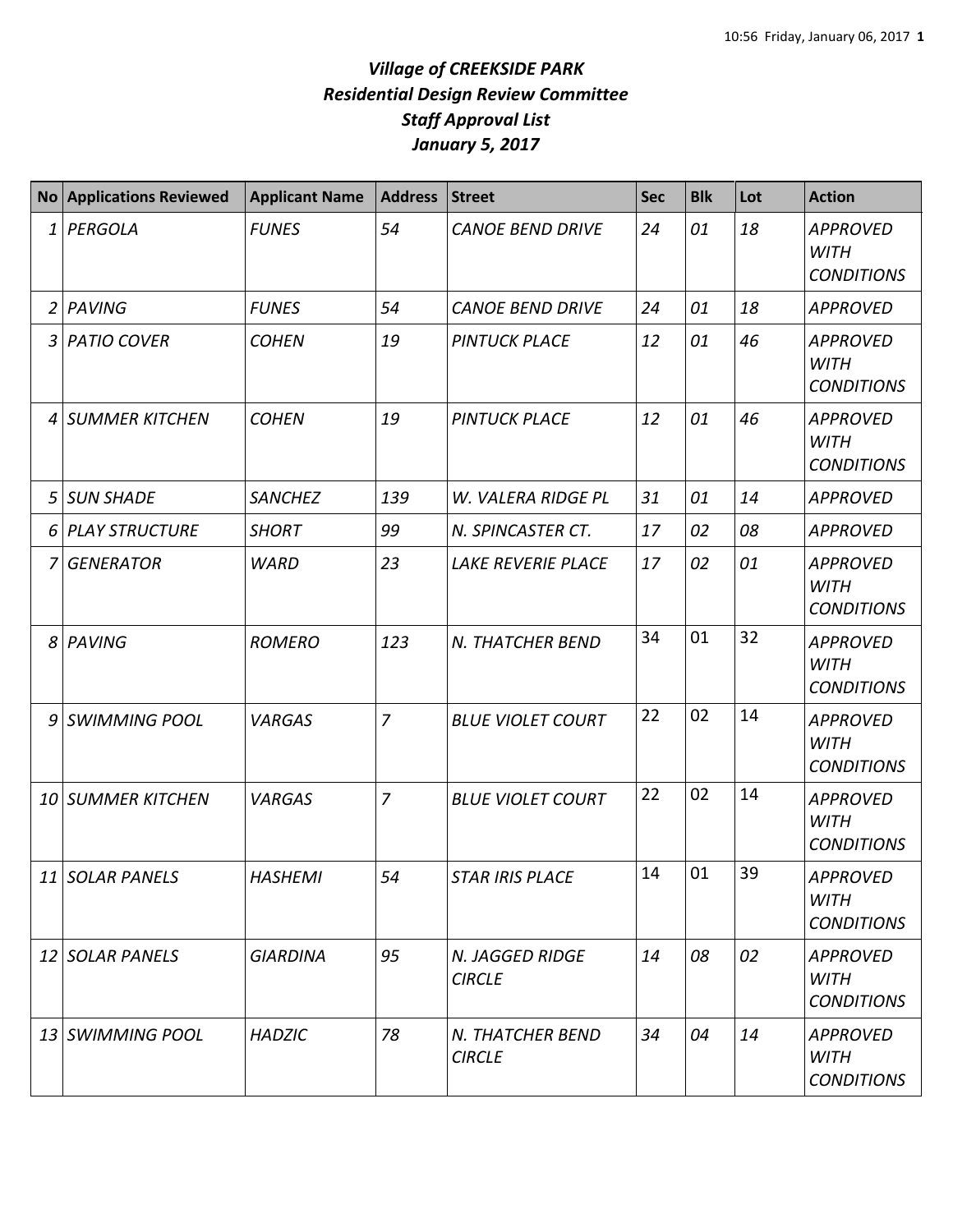## *Village of CREEKSIDE PARK Residential Design Review Committee Staff Approval List January 5, 2017*

|    | <b>No Applications Reviewed</b> | <b>Applicant Name</b> | <b>Address</b> | <b>Street</b>                     | <b>Sec</b> | <b>Blk</b> | Lot | <b>Action</b>                                       |
|----|---------------------------------|-----------------------|----------------|-----------------------------------|------------|------------|-----|-----------------------------------------------------|
| 14 | <b>SUMMER KITCHEN</b>           | <b>HADZIC</b>         | 78             | N. THATCHER BEND<br><b>CIRCLE</b> | 34         | 04         | 14  | <b>APPROVED</b><br><b>WITH</b><br><b>CONDITIONS</b> |
|    | 15 FIRE PIT                     | <b>HADZIC</b>         | 78             | N. THATCHER BEND<br><b>CIRCLE</b> | 34         | 04         | 14  | <b>APPROVED</b><br><b>WITH</b><br><b>CONDITIONS</b> |
| 16 | <b>SWIMMING POOL</b>            | <b>HONEYBOURNE</b>    | 74             | <b>WYATT OAKS DRIVE</b>           | 22         | 02         | 62  | <b>APPROVED</b><br><b>WITH</b><br><b>CONDITIONS</b> |
| 17 | <b>SWIMMING POOL</b>            | <b>JILG</b>           | 14             | <b>BLAIRS WAY</b>                 | 23         | 01         | 11  | <b>APPROVED</b><br><b>WITH</b><br><b>CONDITIONS</b> |
|    | 18 PERGOLA                      | <b>JILG</b>           | 14             | <b>BLAIRS WAY</b>                 | 23         | 01         | 11  | <b>APPROVED</b><br><b>WITH</b><br><b>CONDITIONS</b> |
| 19 | <b>FIRE PIT</b>                 | <b>JILG</b>           | 14             | <b>BLAIRS WAY</b>                 | 23         | 01         | 11  | <b>APPROVED</b><br><b>WITH</b><br><b>CONDITIONS</b> |
| 20 | <b>SUMMER KITCHEN</b>           | <b>JILG</b>           | 14             | <b>BLAIRS WAY</b>                 | 23         | 01         | 11  | <b>APPROVED</b><br><b>WITH</b><br><b>CONDITIONS</b> |
| 21 | <b>SUMMER KITCHEN</b>           | <b>DAGTEKIN</b>       | 39             | <b>LUFBERRY PLACE</b>             | 12         | 01         | 32  | <b>APPROVED</b><br><b>WITH</b><br><b>CONDITIONS</b> |
|    | 22 SWIMMING POOL                | <b>ROY</b>            | $\overline{2}$ | <b>BURGANDY OAKS</b>              | 15         | 02         | 05  | <b>APPROVED</b><br>WITH<br><b>CONDITIONS</b>        |
|    | 23 FIRE PIT                     | <b>ROY</b>            | $\overline{2}$ | <b>BURGANDY OAKS</b>              | 15         | 02         | 05  | <b>APPROVED</b><br><b>WITH</b><br><b>CONDITIONS</b> |
| 24 | <b>PLAY STRUCTURE</b>           | <b>ADIGUN</b>         | 38             | <b>BLAIRS WAY</b>                 | 23         | 01         | 05  | <b>APPROVED</b>                                     |
| 25 | <b>TREE REMOVAL</b>             | <b>ADIGUN</b>         | 38             | <b>BLAIRS WAY</b>                 | 23         | 01         | 05  | <b>APPROVED</b>                                     |
|    | 26 PATIO COVER                  | <b>TRACKWELL</b>      | 95             | <b>WYATT OAKS DRIVE</b>           | 22         | 02         | 56  | <b>APPROVED</b><br><b>WITH</b><br><b>CONDITIONS</b> |